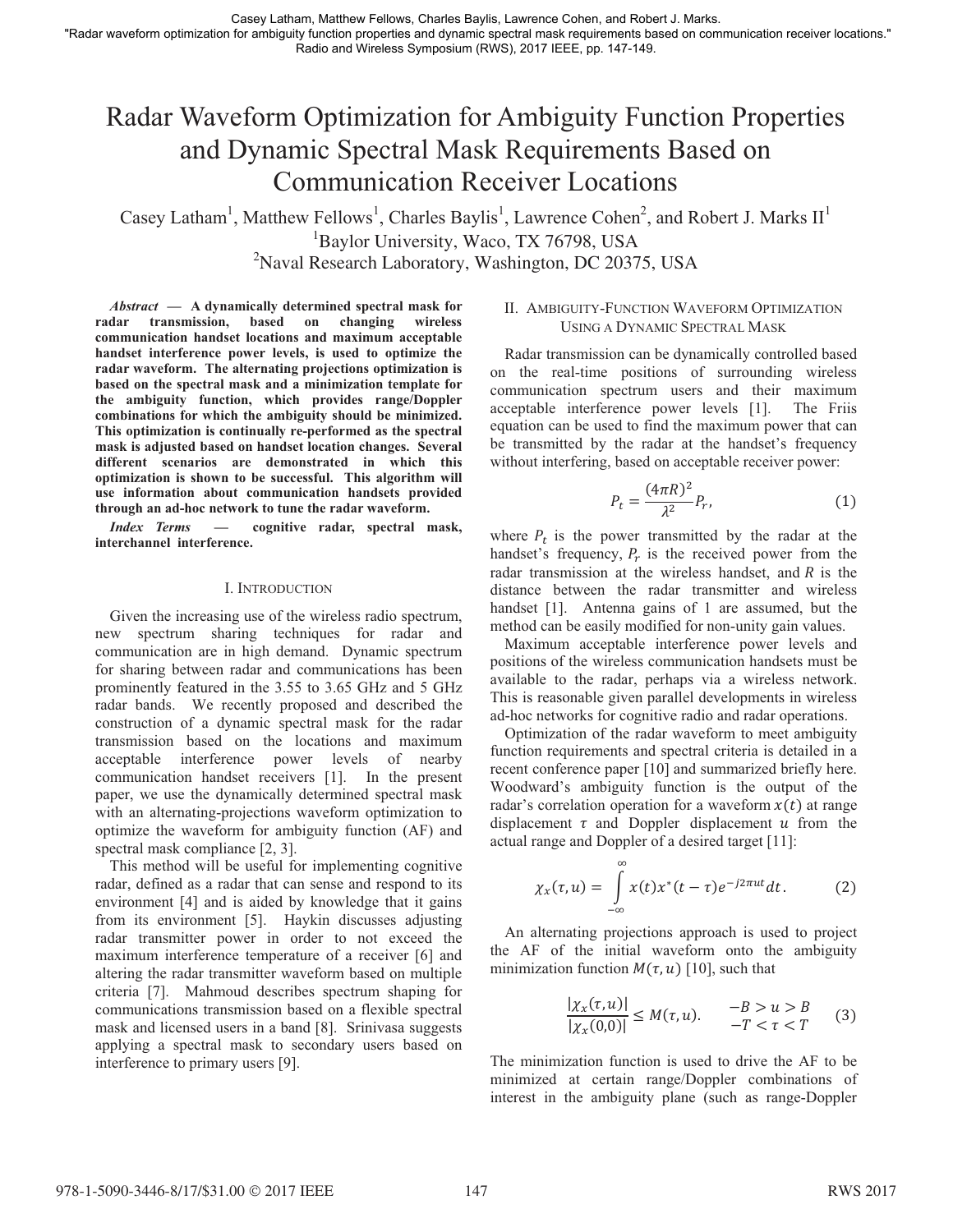combinations of potentially interfering targets). Projection of the AF  $\chi_x(\tau, u)$  onto a set of two-dimensional minimized functions  $\bf{R}$ , which satisfy (4) [10] is given by

$$
\Phi_x(\tau, u) = P_{\mathbf{R}}(\chi_x)
$$
  
= 
$$
\begin{cases} \chi_x(\tau, u) \frac{M(\tau, u)}{|\chi_x(\tau, u)|}, & (\tau, u) \in \mathbf{B} \\ \chi_x(\tau, u), & (\tau, u) \notin \mathbf{B} \end{cases}
$$
 (4)

where  $\bf{B}$  is the set of range-Doppler combinations not satisfying (3).

The waveform must also be projected onto the set of waveforms with pulse duration *T* seconds and bandwidth *B* Hz, then onto the sets of waveforms meeting energy requirements, peak-to-average power ratio (PAPR) requirements, and the spectral mask. The spectral mask projection is equivalent to filtering with the mask.

## III. MEASUREMENT RESULTS

At the operating frequency of 3.3 GHz, a vector signal generator was used for waveform generation and an oscilloscope was used to measure the waveform, controlled by MATLAB, which was used for scenario simulations. A scenario was constructed consisting of a radar transmitter and numerous wireless handsets communicating with two base stations. The handsets are assigned random positions and velocities within the defined spatial range, and are not allowed to leave the boundaries. The receiver sensitivity of each handset is assumed to increase with increasing distance from its base station, as the handset must discern lower-power signals. As sensitivity increases, it is assumed that the maximum acceptable interference power decreases. Thus, each handset's position with respect to both its base station and the radar transmitter will affect the dynamic spectral mask.

Figure 1 shows a position scenario snapshot with several moving communication handsets, corresponding to two different communication base stations, moving near a radar transmitter. Figure 2 shows the spectral mask for the position scenario described by Fig. 1, and Figure 3 shows the AF minimization template, as well as the optimized AF after 25 iterations. No PAPR constraint is imposed in the optimization shown in Figures 2 and 3. Figure 3 shows that the AF is very small in the range/Doppler regions indicated for minimization.

When a PAPR requirement is imposed on Fig. 1 scenario, a wider-bandwidth waveform results (Fig. 4). The dynamic spectral mask notches the transmitted spectrum. Figure 5 shows that the PAPR constraint causes ambiguity to leak into the minimization regions at certain range-Doppler combinations.

Figure 6 shows the waveform resulting from the minimization template of Fig. 7, using the Fig. 1 scenario of Fig. 1 with no PAPR requirement. This template is designed to maximize range resolution, and produces a wide-bandwidth waveform (Fig. 6) that is very close to spectral mask limitations. The AF shows good compliance with the minimization template.



Fig. 1. Snapshot of position scenario with radar transmitter, communication handsets, and communication base stations after 25 iterations



Fig. 2. Dynamic spectral mask (red and blue) and optimized waveform (green) derived from the Fig. 1 position scenario after 25 iterations, with no PAPR constraint. Blue dots represent allowable radar transmit power density values mapped from the handsets' maximum interference power density values.



Fig. 3. Ambiguity function minimization template (left) and optimized simulated ambiguity function (right) after 25 iterations

### III. CONCLUSIONS

A dynamic radar waveform optimization has been demonstrated, based on a real-time spectral mask generated from the changing positions of surrounding